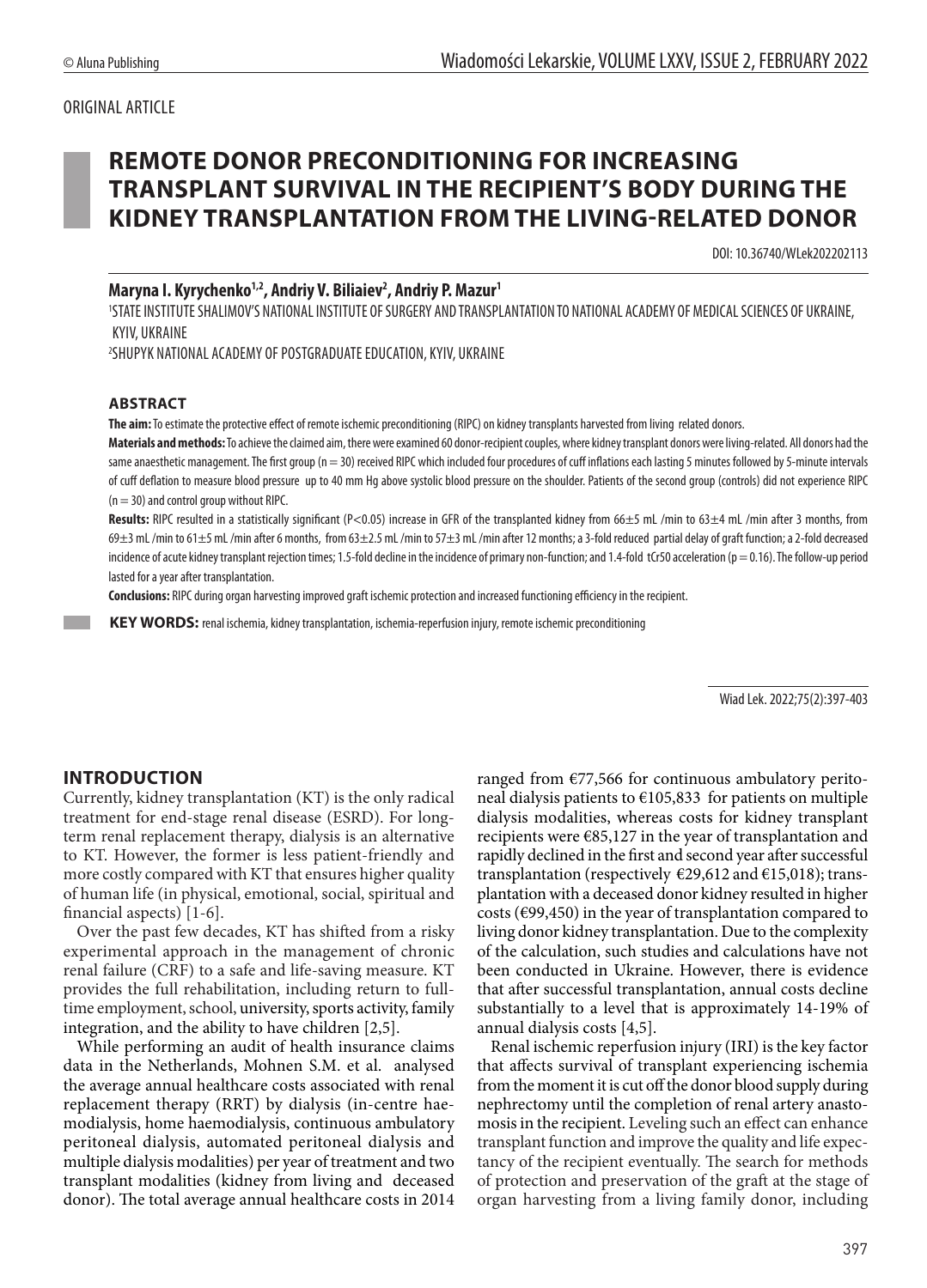modifying anaesthesia techniques, is relevant. As of today, according to various observations, there is no unambiguous view or solution to this problem. Apart from IRI prevention strategies, such as improved organ harvesting and preservation technologies, as well as reducing the period of cold and warm ischemia, remote ischemic conditioning (RIC), which is a new and promising approach to reduce postoperative renal IRI, has attracted much attention in recent years. Given the fact that offered techniques differ in the execution time within the perioperative period and actual conditioning methods, the efficacy of this option of preventing IRI remains debatable. Based on the execution time, RIC can be classified into three types: remote ischemic preconditioning (RIPC) which is induced before the target organ experiences ischemia; remote ischemic perconditioning induced during ischemia of the target organ, but before reperfusion; remote ischemic postconditioning induced in the time of reperfusion initiation [2, 3, 7-11].

#### **THE AIM**

To study the efficacy of the original remote ischemic preconditioning to increase the probability of survival of kidney transplants from living-related donors during anaesthesia.

#### **MATERIALS AND METHODS**

To achieve the above aim, there were examined 60 living-related kidney donors who received anaesthesia during kidney transplantation. They were divided into two groups: RIPC group  $(n = 30)$  and control group without RIPC (n = 30). RIPC was performed after anaesthesia before donor nephrectomy. The original RIPC protocol included four procedures of cuff inflations each lasting 5 minutes followed by 5-minute intervals of cuff deflation to measure blood pressure (BP) up to 40 mm Hg above systolic blood pressure on the shoulder.

All patients had the same anaesthetic management. Anaesthesia was induced with intravenous fentanyl 2-3 μg/kg, esmeron 0.6 mg/kg and propofol 2 mg / kg body weight. Supportive anaesthesia was maintained with fentanyl 1-2 μg / kg / h, esmeron 0.1-0.2 mg / kg / h and sevoflurane at age doses with 0.8 to 1.2 target minimum alveolar concentration (MAC). The depth of anaesthesia was monitored with the use of bispectral index (BIS) technology (BIS VISTA monitor, Aspect Medical Systems, USA); the target range of BIS values was 40-60. Additional measurements during anaesthesia, including ECG, pulse oximetry, capnography, blood pressure, central venous pressure (CVP), body temperature, hourly urine output , and the calculation of fluid balance at all stages of surgery, were performed using Dräger Primus® workstation (Dräger Medical, Germany).

Apart from the routine parameters of renal concentrating and excretory abilities, including acid-base balance, blood and urine biochemistry, etc., RIPC efficacy analysis was based on the parameters as follows:

1. Glomerular filtration rate (GFR), which was calculated with the modification of diet in renal disease (MDRD) equation at 0, 1, 2, 3 days after transplantation, and prior to discharge from hospital if needed [12,13].

2. An incidence of acute renal allograft rejection, which was monitored within the first year of follow-up. Acute rejection was defined by decreased renal function requiring treatment, it was biopsy-confirmed.

3. Partial delay of graft function, which was determined within the first week after transplantation. The need for dialysis in the first week following transplantation was the criterion for this condition [14].

4. An incidence of primary non-function within the first 3 months after transplantation, which was defined as a permanent lack of kidney graft function.

5. Time to a 50% decrease in baseline creatinine (tCr50). Statistical processing was performed with IBM SPSS Statistics 23 software package. The Mann-Whitney U-test was used to compare differences between groups when the data were not normal distributed. Fisher's exact test was utilized to analyse the categorical data. Values of  $p \le 0.05$ were considered significant. We presented mean values with standard deviation and the median with 25th and 75<sup>th</sup> percentiles or n (%). The effect of the type of intervention on GFR, when observed at 3, 6 and 12 months after transplantation, was determined using a linear mixed-effect model.

The criteria for inclusion in the study were as follows: end-stage renal disease, age ≥ 18 years, ABO blood group compatibility of the donor-recipient pair. The exclusion criteria included age of patients under 18 years, ABO blood group incompatibility of the donor-recipient pair.

The follow-up period lasted for a year after transplantation.

The transplantation procedure was performed by four transplant surgeons selected at random pursuant to standard protocols, and they were not different with regard to the qualification. The immunosuppression was routine and included intravenous induction of basiliximab and methylprednisolone or oral prednisolone and oral triple maintenance therapy with calcineurin inhibitors, mycophenolate mofetil and prednisolone.

#### **RESULTS**

Donors and recipients in the two study groups were comparable with regard to age, sex, body weight, anaesthesia risk assessment score on the scale of the American Society of Anaesthesiologists (ASA), GFR, and intraoperative donor's characteristics (Table I). Glomerulonephritis, diabetes mellitus, and autoimmune diseases predominated among the primary medical conditions that had contributed to kidney damage (Table II). Cardiovascular comorbidities (mainly arterial hypertension) were noted in most recipients of both study groups (Table III). There was no difference in some intraoperative parameters between the groups (Table III).

After three months following KT, graft function was better in the RIPC group: GFR was statistically significantly higher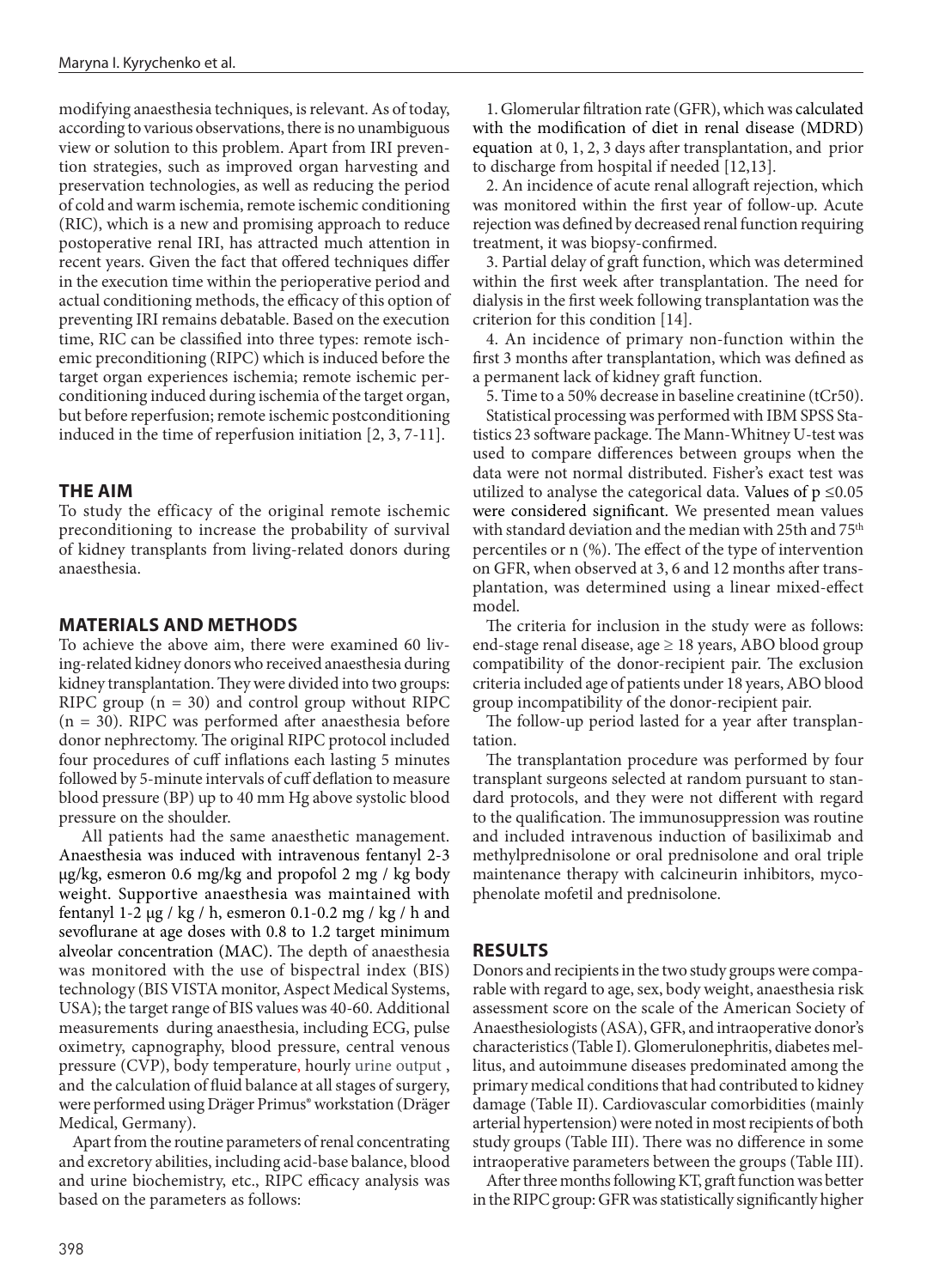|                                                                                    | <b>Donors</b>                         |                               |  |
|------------------------------------------------------------------------------------|---------------------------------------|-------------------------------|--|
| <b>Parameters</b>                                                                  | <b>Group with no RIPC</b><br>$(n=30)$ | <b>RIPC group</b><br>$(n=30)$ |  |
| Age (years)                                                                        | $54 \pm 9$                            | $53 \pm 13$                   |  |
| Male (n (%))                                                                       | 15(50)                                | 14 (46)                       |  |
| BMI (body mass index) (kg/m <sup>2</sup> )                                         | $26.1 \pm 3.7$                        | $27.4 \pm 3.3$                |  |
| ASA I/II                                                                           | 21/9                                  | 22/8                          |  |
| GFR (mL/min)                                                                       | $113 \pm 21$                          | $116 \pm 25$                  |  |
| Smoking (n (%))                                                                    | 10(33)                                | 11(36)                        |  |
| MAP (mean arterial pressure) (mm Hg)                                               | $94 \pm 9$                            | $95 \pm 10$                   |  |
|                                                                                    | <b>Recipients</b>                     |                               |  |
|                                                                                    | $n=30$                                | $n=30$                        |  |
| Age (years)                                                                        | $39 \pm 15$                           | $42 \pm 11.5$                 |  |
| Male (n (%))                                                                       | 17 (56)                               | 15(50)                        |  |
| BMI ( $kg/m2$ )                                                                    | $26.1 \pm 3.2$                        | $25.2 \pm 3.8$                |  |
| ASA II/III                                                                         | 17/13                                 | 15/15                         |  |
| MAP (mm Hg)                                                                        | $106 \pm 11.1$                        | $100 \pm 15.3$                |  |
| Table II. CRF-underlying medical conditions in the recipient (n - number of cases) |                                       |                               |  |
| <b>Diabetes</b>                                                                    | 5                                     | 6                             |  |

| <b>Diabetes</b>               |  |
|-------------------------------|--|
| Autoimmune diseases           |  |
| Glomerulonephritis            |  |
| Multicystic dysplastic kidney |  |
| Tubulointerstitial nephritis  |  |
|                               |  |

**Table I.** Characteristics of donors and recipients.

 $<sup>1</sup>$  - number of cases</sup>

 $(p = 0.028)$  than in the control cohort  $(66.0 \pm 4.6 \text{ ml})$  min versus  $63.4 \pm 3.8$  ml / min, respectively). This pattern persisted at 6 months after KT: GFR in the RIPC group was statistically significantly higher ( $p = 0.0001$ ) than the corresponding value in controls (68.7  $\pm$  3.3 ml / min versus 61.1  $\pm$ 5.3 ml / min, respectively). Improved GFR tended to remain at 12 months after KT (63.4  $\pm$  2.5 ml / min versus 57.4  $\pm$ 3.3 ml / min, respectively) (Table IV). Furthermore, there was seen a tendency to a reduced incidence of partial delay of graft function from 10% (3 patients) to 3% (1 patient)  $(p = 0.612)$  in the RIPC group. Similar trends were recorded for the incidence of acute renal allograft rejection - a decrease from 20% (6 patients) to 10% (3 patients) ( $p = 0.236$ ), the incidence of primary graft non-function – a decline from 15% (5 patients) to 10% (3 patients). The offered RIPC technique also contributed to a decrease in tCr50 on average from 120 to 96 hours ( $p = 0.16$ ). (Table V). Statistical insignificance of the data may be related to the small number of patients in each group at the time of the study.

GFR

GROUP WITHOUT RIPC

3 months ( $63.4 + 3.8$ ) and 6 months ( $61.1 + 5.3$ ), adjusted mean difference, 2.3 (95% CI, - 0.6-5.2), p = 0.18.

3 months (63.4 + 3.8) and 12 months (57.4 + 3.3), adjusted mean difference, 5.9 (95% CI, 3-8.8), p = 0.0001.

6 months  $(61.1 + 5.3)$  and 12 months  $(57.4 + 3.3)$ , adjusted mean difference, 3.7 (95% CI, 0.8-6.6),  $p = 0.009$ .

RIPC GROUP

Others 4 and 2011 and 2012 and 2012 and 2012 and 2012 and 2012 and 2012 and 2012 and 2012 and 2012 and 2012 and 2012 and 2012 and 2012 and 2012 and 2012 and 2012 and 2012 and 2012 and 2012 and 2012 and 2012 and 2012 and 20

Cardiovascular comorbidities  $(n^1 (\%))$  25 (83) 28 (93) 28 (93)

3 months (66.0 + 4.6) and 6 months (68.7 + 3.3), adjusted mean difference, 2.6 (95% CI, 0.3-5), p = 0.026.

3 months  $(66.0 + 4.6)$  and 12 months  $(63.4 + 2.5)$ , adjusted mean difference, 2.7 (95% CI, 0.3-5.1), p = 0.021.

6 months  $(68.7 + 3.3)$  and 12 months  $(63.4 + 2.5)$ , adjusted mean difference, 5.3 (95% CI, 3-7.7), p = 0.0001.

## **DISCUSSION**

While studying a model of acute myocardial infarction in dogs more than 30 years ago, Murry C.E. et al. (1986) [12,15] 5demonstrated that the previous compression of the circumflex artery with subsequent reperfusion contributed to the higher resistance of the myocardium to prolonged ischemia and reduced the further size of the experimental infarct site by 75%. Later on, this event was termed "ischemic preconditioning". Furthermore, in vivo studies showed that this condition was universal, occurring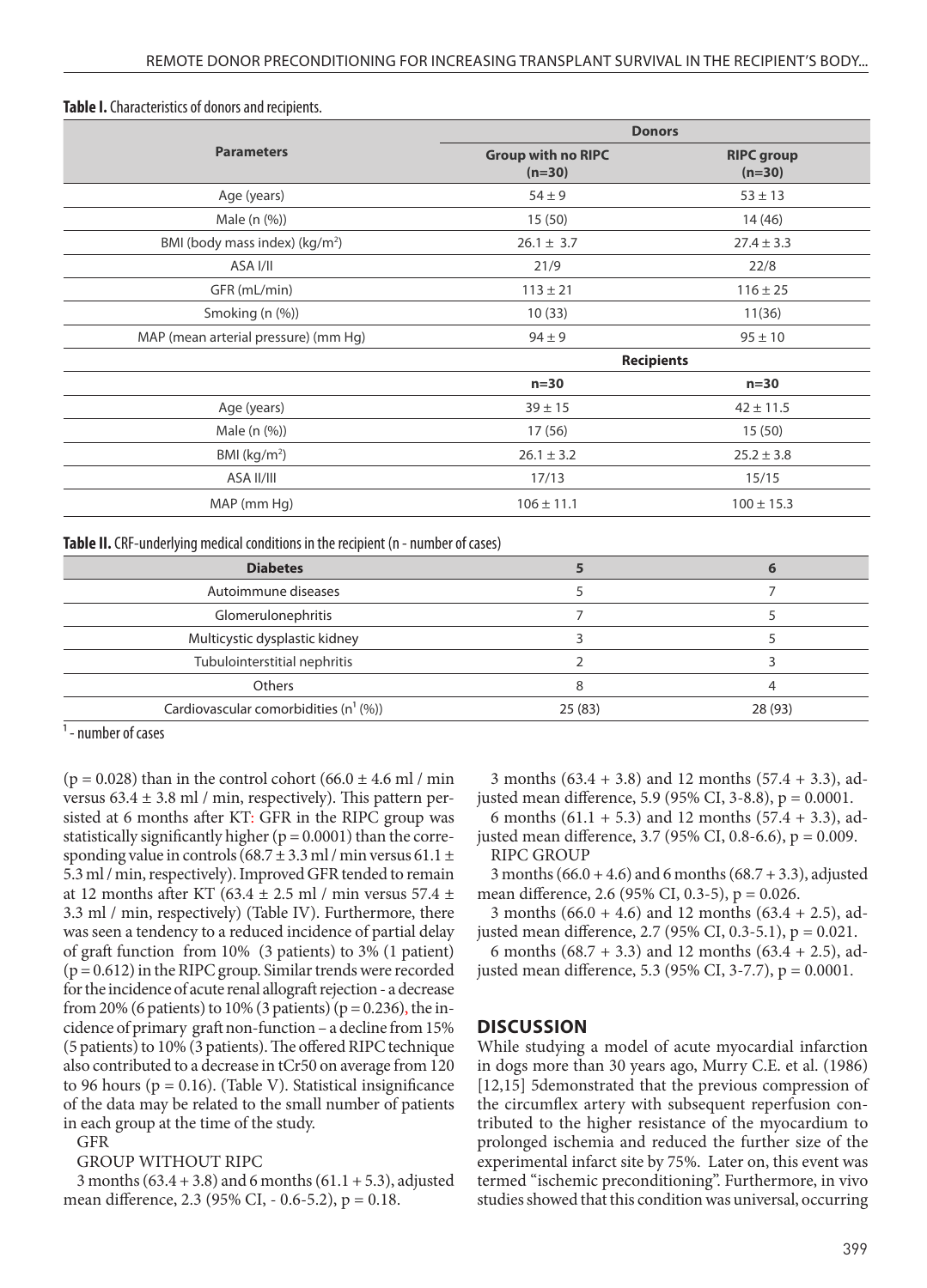#### **Table III.** Some intraoperative indicators of the quality of anaesthesia of the donor and recipient.

|                                                                | <b>Donor</b>                     |                     |  |  |
|----------------------------------------------------------------|----------------------------------|---------------------|--|--|
| <b>Parameter</b>                                               | <b>Group without RIPC (n=30)</b> | $RIPC$ group (n=30) |  |  |
| Perioperative fluid volume (mL/kg)                             | $57.8 \pm 12.3$                  | $60.0 \pm 11.1$     |  |  |
| <b>BIS</b>                                                     | $48 + 7$                         | $45 \pm 6$          |  |  |
| MAP (mm Hg) the moment of kidney harvesting                    | $89 + 9$                         | $87 + 17$           |  |  |
| Blood test at the time of kidney harvesting                    |                                  |                     |  |  |
| pH                                                             | $7.41 \pm 0.03$                  | $7.39 \pm 0.04$     |  |  |
| Lactate (mmol/L)                                               | $1.5 \pm 0.4$                    | $1.7 \pm 0.7$       |  |  |
|                                                                | Recipient                        |                     |  |  |
|                                                                | Group without RIPC (n=30)        | RIPC group (n=30)   |  |  |
| Graft ischemia time (min) <sup>1</sup>                         | $205 \pm 29$                     | $217 \pm 32$        |  |  |
| Perioperative fluid volume (mL/kg)                             | $55.9 \pm 13.0$                  | $58.2 \pm 17.8$     |  |  |
| <b>BIS</b>                                                     | $42 \pm 7$                       | $46 \pm 7$          |  |  |
| MAP (mm Hg) at the time of kidney connection to the blood flow | $92 \pm 12$                      | $85 \pm 8$          |  |  |
| Blood test at the time of kidney connection to the blood flow  |                                  |                     |  |  |
| pH                                                             | $7.35 \pm 0.04$                  | $7.32 \pm 0.05$     |  |  |
| Lactate (mmol/L)                                               | $1.4 \pm 0.4$                    | $1.7 + 0.6$         |  |  |

Note: <sup>1</sup> - Graft ischemia time (min) is the period from the moment of kidney harvesting from the donor's body to the moment of inclusion of the kidney in the recipient's body.

**Table IV.** Evaluation of the recipient's graft function.

| <b>Parameter</b>         |    | Group without RIPC (n=30) |    | $RIPC$ group (n=30) |                                 |        |
|--------------------------|----|---------------------------|----|---------------------|---------------------------------|--------|
| <b>Follow-up periods</b> | N  | $M+SD$                    | N  | $M+SD$              | Difference of means<br>(95% CI) |        |
|                          |    | GFR                       |    |                     |                                 |        |
| 3 months after KT        | 25 | $63.4 + 3.8$              | 27 | $66.0 + 4.6$        | $2.7(0.3-5.0)$                  | 0.028  |
| 6 months after KT        | 25 | $61.1 + 5.3$              | 27 | $68.7 + 3.3$        | $7.6(5.1-10)$                   | 0.0001 |
| 12 months after KT       | 25 | $57.4 + 3.3$              | 27 | $63.4 + 2.5$        | $5.9(4.3-7.6)$                  | 0.0001 |

• The effect of the type of intervention on GFR, when observed at 3, 6 and 12 months after transplantation, was determined using a linear mixed-effect model.

in all biological beings [16,17,19-21]. What is more, it is characteristic not only of the myocardium, but also other organs to increase the tolerance to ischemia when exposed to ischemic preconditioning. [22-24]. While preparing kidneys for IRI in animal models, Wever K. E. et al. found that a similar effect could be achieved by remote ischemia-reperfusion to the site of vascular surgery - remote preconditioning [25-28].

The advances in surgery, anaesthesiology and intensive care promote the empowerment of KT introduction, which is currently considered as a treatment of choice for end-stage renal disease, compared with dialysis. Ischemic preconditioning is a promising method of additional protection and preservation of the graft at the stage of organ harvesting from a living related donor. However, the efficacy of this method is ambiguous for a number of reasons, including different protocols of the method, limited sample size and severity of renal transplant patients (age, comorbidities, drugs used), etc. [1, 9,11, 18, 20].

This study showed that remote preconditioning, which included four procedures of cuff inflation while measuring blood pressure on the shoulder up to 40 mm Hg above systolic blood pressure followed by 5-minute intervals of cuff deflation to achieve sublethal ischemia, resulted in a statistically significant (P <0.05) increase in GFR of the transplanted kidney: from  $63.4 \pm 3.8$  mL / min to  $66.0 \pm 4.6$ mL /min after 3 months, from  $61.1 \pm 5.3$  mL /min to  $68.7 \pm$ 3.3 mL /min after 6 months, from 57.4 ± 3.3 mL / min to 63 ± 3 mL /min after 12 months; a 3-fold reduction in partial delay of graft function; a 2-fold decrease in the incidence of acute kidney transplant rejection times); 1.5-fold decline in the incidence of primary non-function; and 1.25-fold tCr50 acceleration ( $p = 0.094$ ). The mechanisms of possible beneficial effects of conditioning are still being investigated. Two temporal phases of protection are assumed: early (occurs within a few minutes and lasts up to 4 hours) and late (occurs after 24 hours and lasts up to 72 hours). The key mechanisms of the early phase are related to the mediators that are released during hypoxia. They initiate a cascade of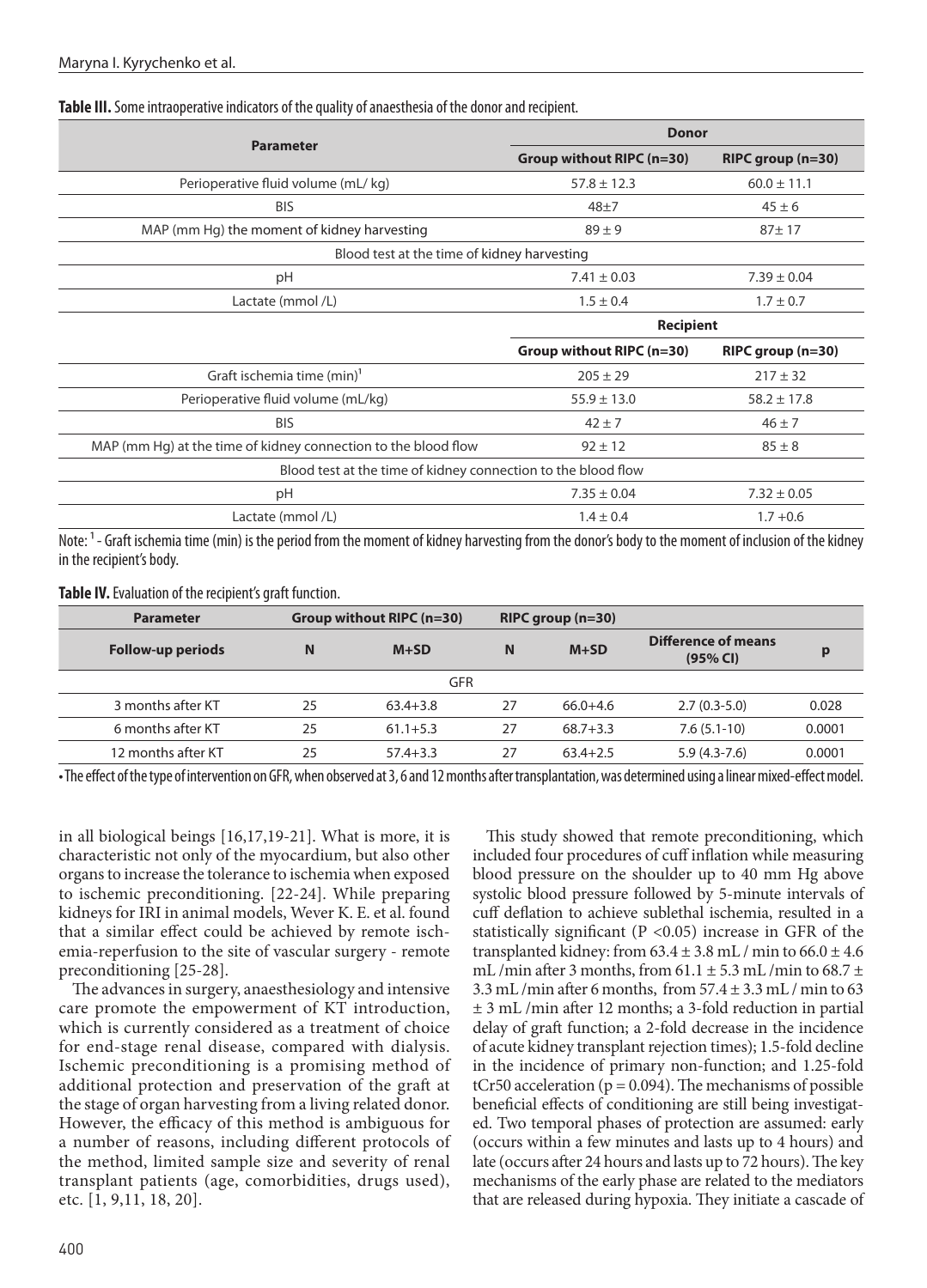| <b>Table v.</b> ASSESSITION OF ICCIPICITYS GRAFIQUEL. |                            |                                                          |  |
|-------------------------------------------------------|----------------------------|----------------------------------------------------------|--|
| <b>Parameter</b>                                      | <b>Group with no RIPC</b>  | <b>RIPC group</b>                                        |  |
| Partial delay of graft function (n (%))               | $3(10\%)$                  | 1 (3.3%), $($ p = 0.612)                                 |  |
| Incidence of acute renal allograft rejection (n (%))  | 6(20%)                     | $3(10\%)$ , $( p = 0.236)$                               |  |
| Incidence of primary non-function $(n \, (\%)$        | 5(16%)                     | $3(10\%)$ , $( p = 0.353)$                               |  |
|                                                       | Me (25%; 75%)              |                                                          |  |
| tCr50                                                 | 120 (72; 132),<br>$n = 30$ | 96 (56; 120),<br>$n = 30$<br>$U = 3382$<br>$(p = 0.094)$ |  |

**Table V.** Accord point of recipient's araft function

| Note: $1$ -Fisher's exact test was used to analyse the categorical data. Values of $p \le 0.05$ were considered significant. |  |  |
|------------------------------------------------------------------------------------------------------------------------------|--|--|
|                                                                                                                              |  |  |

<sup>2</sup>-The Mann-Whitney U-test was employed to perform the analysis of numerical data (tCr50). Values of  $p \le 0.05$  were considered significant.



**Fig. 1.** Influence of remote ischemic preconditioning (RIPC) on glomerular filtration rate (GFR) at 3, 6 and 12 months of follow-up. The diagram, which is based on a linear mixed- effect model, demonstrates the marginal mean GFR values in each group with regard to the time of determination. The error bars show the  $+/-$  1 standard error of the marginal means.

protection, involving the activation of G-protein-coupled receptors, promoting the induction of protein kinases (phosphatidylinositol-4,5-bisphosphate-3-kinase), extracellular signal-regulated kinase, mitogen-activated protein kinase, protein kinase C, etc. In turn, they activate potassium-dependent ATP channels in mitochondrial membranes, which results in blocking the permeability of membrane pores, hindering the flow of ions through those channel, including calcium ions, thus preventing the rupture of mitochondria and cell death (apoptosis). The late phase is associated with the regulation of the synthesis of anti-apoptotic and anti-inflammatory genes by humoral (accumulation of adenosine, opioids, endocannabinoids, bradykinin, CGRP and stromal cell-derived factor-1α, etc.), neuronal (stimulation of efferent nerves that protect the organ) and systemic (generation of systemic anti-inflammatory / anti-apoptotic genomic responses through regulation of anti-inflammatory gene synthesis and inhibition of leukocyte activation) pathways. Among them, it is the latter that is to a greater extent associated with remote preconditioning [16, 17, 29-34].

#### **CONCLUSIONS**

Kidney transplantation (KT) is currently the treatment of choice for end-stage renal disease, compared with a

lifetime on dialysis. Therefore, the search for techniques that can empower the protection of donated kidneys from ischemic injuries is of utmost importance. The use of the original RIPC method including the induction of four procedures of sublethal ischemia, which was achieved with cuff inflation followed by 5-minute intervals of cuff deflation while measuring blood pressure on the shoulder up to 40 mm Hg above systolic blood pressure, made it possible to improve the anti-ischemic protection of the graft and increase the efficacy of its functioning, namely a statistically significant increase in GFR was found at 3, 6 and 12 months after transplantation; there was also seen a clinical decrease in the incidence of partial delay in graft function, acute allograft rejection, and primary non-function. RIPC is a safe, patient-friendly and low-cost technique that facilitates the accelerated and improved kidney transplant function, and can thus extend the life of a transplanted kidney. Even though the evidence for the effect of RIPC on our endpoints was weak, possibly due to the small number of patients and the dependence of the clinical effect of RIPC on the recipient's general condition and concomitant pathology, etc., there is strong evidence of clinically significant improvement in renal function after transplantation.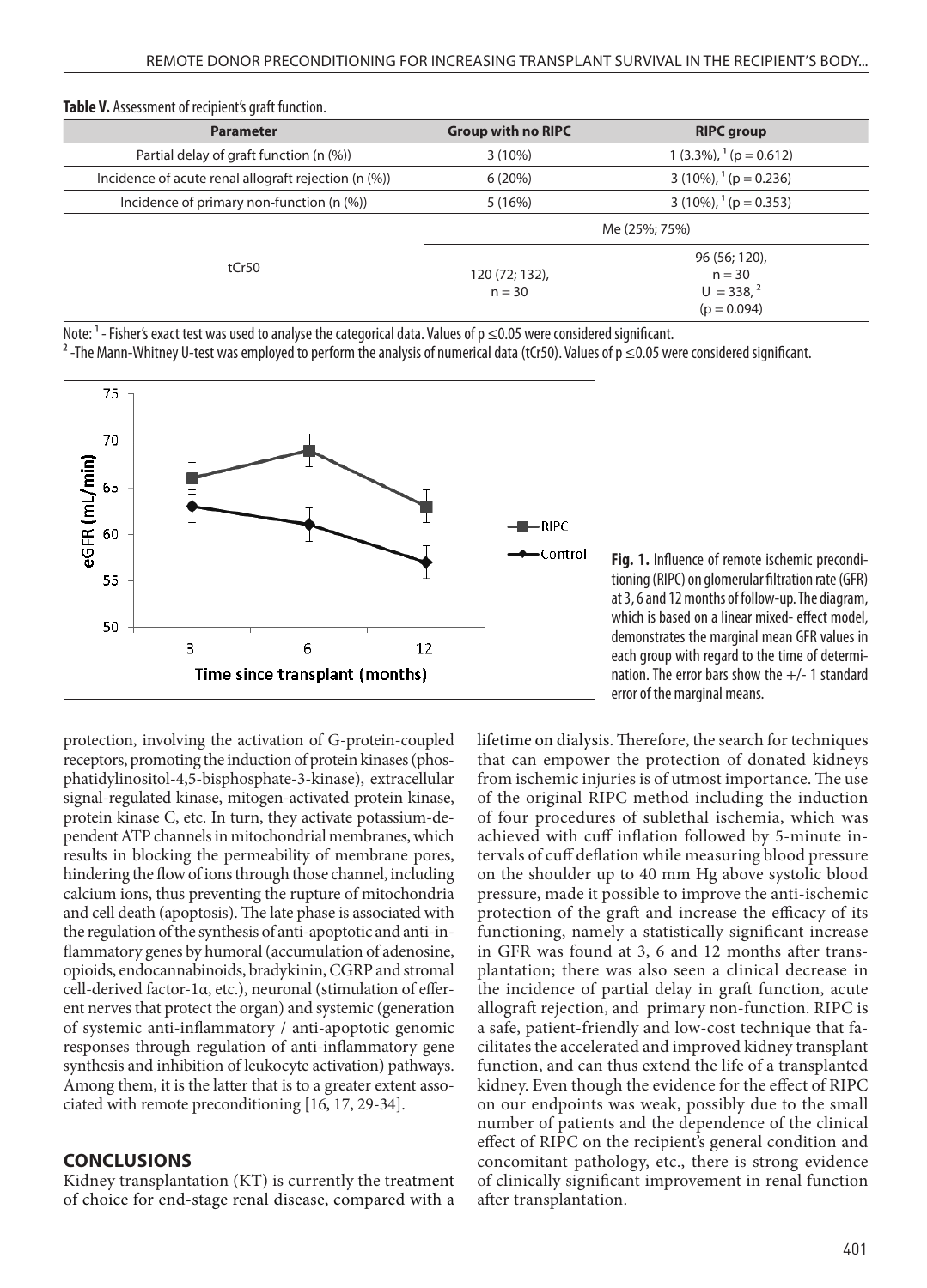## **REFERENCES**

- 1. Cheungpasitporn W., Khoury N.J., Thongprayoon C. et al. Is Remote Ischemic Conditioning of Benefit to Patients Undergoing Kidney Transplantation?. J Invest Surg. 2019;32(1):72-74. doi:10.1080/0894 1939.2017.1380090.
- 2. Wu J., Feng X., Huang H. et al. Remote ischemic conditioning enhanced the early recovery of renal function in recipients after kidney transplantation: a randomized controlled trial. J Surg Res. 2014;188(1):303-308. doi:10.1016/j.jss.2013.06.058.
- 3. Veighey K.V., Nicholas J.M., Clayton T. et al. Early remote ischaemic preconditioning leads to sustained improvement in allograft function after live donor kidney transplantation: long-term outcomes in the REnal Protection Against Ischaemia-Reperfusion in transplantation (REPAIR) randomised trial. Br J Anaesth. 2019;123(5):584-591. doi:10.1016/j. bja.2019.07.019.
- 4. Mohnen S.M., van Oosten M.J.M., Los J. et al. Healthcare costs of patients on different renal replacement modalities - Analysis of Dutch health insurance claims data. PLoS One. 2019 Aug 15;14(8):e0220800. doi: 10.1371/journal.pone.0220800.
- 5. Perović S., Janković S. Renal transplantation vs hemodialysis: costeffectiveness analysis. Vojnosanit Pregl. 2009;66(8):639-44. doi: 10.2298/vsp0908639p.
- 6. Arze Aimaretti L., Arze S. Preemptive Renal Transplantation-The Best Treatment Option for Terminal Chronic Renal Failure. Transplant Proc. 2016;48(2):609-11. doi: 10.1016/j.transproceed.2016.02.047.
- 7. MacAllister R., Clayton T., Knight R. et al. REmote preconditioning for Protection Against Ischaemia–Reperfusion in renal transplantation (REPAIR): a multicentre, multinational, double-blind, factorial designed randomised controlled trial. Southampton (UK): NIHR Journals Library. 2015, 501p.
- 8. Krogstrup N.V., Oltean M., Bibby B.M. et al. Remote ischaemic conditioning on recipients of deceased renal transplants, effect on immediate and extended kidney graft function: a multicentre, randomised controlled trial protocol (CONTEXT). BMJ Open. 2015;5(8):e007941. doi:10.1136/ bmjopen-2015-007941.
- 9. Zhou C.C., Ge Y.Z., Yao W.T. et al. Limited Clinical Utility of Remote Ischemic Conditioning in Renal Transplantation: A Meta-Analysis of Randomized Controlled Trials [published correction appears in PLoS One. 2018 Sep 14;13(9):e0204184]. PLoS One. 2017;12(1):e0170729. doi:10.1371/journal.pone.0170729.
- 10. Fernández A.R., Sánchez-Tarjuelo R., Cravedi P. et al. Review: Ischemia Reperfusion Injury-A Translational Perspective in Organ Transplantation. International journal of molecular sciences. 2020;21(22); 8549. doi:10.3390/ijms21228549.
- 11. Zhao H., Alam A., Soo A. P. et al. Ischemia-Reperfusion Injury Reduces Long Term Renal Graft Survival: Mechanism and Beyond. E BioMedicine. 2018; 28:31–42. doi:10.1016/j.ebiom.2018.01.025.
- 12. Pöge U., Gerhardt T., Stoffel-Wagner B. et al. Prediction of glomerular filtration rate in renal transplant recipients: cystatin C or modification of diet in renal disease equation? Clin Transplant. 2006;20(2):200-5. doi: 10.1111/j.1399-0012.2005.00466.x.
- 13. Savaj S., Shoushtarizadeh T., Abbasi M.A. et al. Estimation of glomerular filtration rate with creatinine-based versus cystatin C-based equations in kidney transplant recipients. Iran J Kidney Dis. 2009;3(4):234-.
- 14. Mannon R.B. Delayed Graft Function: The AKI of Kidney Transplantation. Nephron. 2018;140(2):94-98. doi: 10.1159/000491558.
- 15. Murry C.E., Jennings R.B., Reimer K.A. Preconditioning with ischemia: a delay of lethal cell injury in ischemic myocardium. Circulation. 1986;74(5):1124-36. doi: 10.1161/01.cir.74.5.1124.
- 16. Nicholson M.L., Pattenden C.J., Barlow A.D. et al. A Double Blind Randomized Clinical Trial of Remote Ischemic Conditioning in Live Donor Renal Transplantation . Medicine (Baltimore). 2015;94(31):e1316. doi:10.1097/MD.0000000000001316.
- 17. Krogstrup N.V., Oltean M., Nieuwenhuijs-Moeke G.J. et al. Remote Ischemic Conditioning on Recipients of Deceased Renal Transplants Does Not Improve Early Graft Function: A Multicenter Randomized, Controlled Clinical Trial. Am J Transplant. 2017;17(4):1042-1049. doi:10.1111/ ajt.14075.
- 18. Schott R.J., Rohmann S., Braun E.R. et al. Ischemic preconditioning reduces infarct size in swine myocardium. Circ Res. 1990;66(4):1133-42. doi: 10.1161/01.res.66.4.1133.
- 1. . Thornton J., Striplin S., Liu G.S. et al. Inhibition of protein synthesis does not block myocardial protection afforded by preconditioning. Am J Physiol. 1990;259(6):H1822-5. doi: 10.1152/ajpheart.1990.259.6.H1822.
- 20. McCafferty K., Forbes S., Thiemermann C. et al. The challenge of translating ischemic conditioning from animal models to humans: the role of comorbidities. Dis Model Mech. 2014;7(12):1321-1333. doi:10.1242/dmm.016741.
- 21. Yellon D.M., Alkhulaifi A.M., Browne E.E. et al. Ischaemic preconditioning limits infarct size in the rat heart. Cardiovasc Res. 1992;26(10):983-7. doi: 10.1093/cvr/26.10.983.
- 22. Burns P.G., Krunkenkamp I.B., Calderone C.A. et al. Is the preconditioning response conserved in senescent myocardium? Ann Thorac Surg. 1996 ;61(3):925. doi: 10.1016/0003-4975(95)01188-9.
- 23. Sumeray M.S., Yellon D.M. Ischaemic preconditioning reduces infarct size following global ischaemia in the murine myocardium. Basic Res Cardiol. 1998;93(5):384-90. doi: 10.1007/s003950050106.
- 24. Xi L., Hess M.L., Kukreja R.C. Ischemic preconditioning in isolated perfused mouse heart: reduction in infarct size without improvement of post-ischemic ventricular function. Mol Cell Biochem. 1998;186(1- 2):69-77.
- 25. Li G., Chen S., Lu E. et al. Protective effects of ischemic preconditioning on lung ischemia reperfusion injury: an in-vivo rabbit study. Thorac Cardiovasc Surg. 1999;47(1):38-41. doi: 10.1055/s-2007-1013106.
- 26. Hardy K.J., McClure D.N., Subwongcharoen S. Ischaemic preconditioning of the liver: a preliminary study. Aust N Z J Surg. 1996;66(10):707-10. doi: 10.1111/j.1445-2197.1996.tb00722.x.
- 27. Cochrane J., Williams B.T., Banerjee A. et al. Ischemic preconditioning attenuates functional, metabolic, and morphologic injury from ischemic acute renal failure in the rat. Ren Fail. 1999;21(2):135-45. doi: 10.3109/08860229909066978.
- 28. Wever K.E., Masereeuw R., Wagener F.A. et al. Humoral signalling compounds in remote ischaemic preconditioning of the kidney, a role for the opioid receptor. Nephrol Dial Transplant. 2013;28(7):1721-32. doi: 10.1093/ndt/gfs601.
- 29. Yang J., Shakil F., Cho S. Peripheral Mechanisms of Remote Ischemic Conditioning. Conditioning medicine. 2019;2(2): 61–68.
- 30. Menting T. P., Wever K. E., Ozdemir-van Brunschot D. M. et al. Ischaemic preconditioning for the reduction of renal ischaemia reperfusion injury. The Cochrane database of systematic reviews. 2017; 3(3): CD010777. doi:10.1002/14651858.CD010777.pub2.
- 31. Thuret R., Saint Yves T., Tillou X. et al. Ischemic pre- and postconditioning: current clinical applications. Prog Urol. 2014;24(1):S56-S61. doi:10.1016/S1166-7087(14)70065-X.
- 32. Smith S.F., Hosgood S.A., Nicholson M.L. Ischemia-reperfusion injury in renal transplantation: 3 key signaling pathways in tubular epithelial cells. Kidney Int. 2019;95(1):50-56. doi: 10.1016/j.kint.2018.10.009.